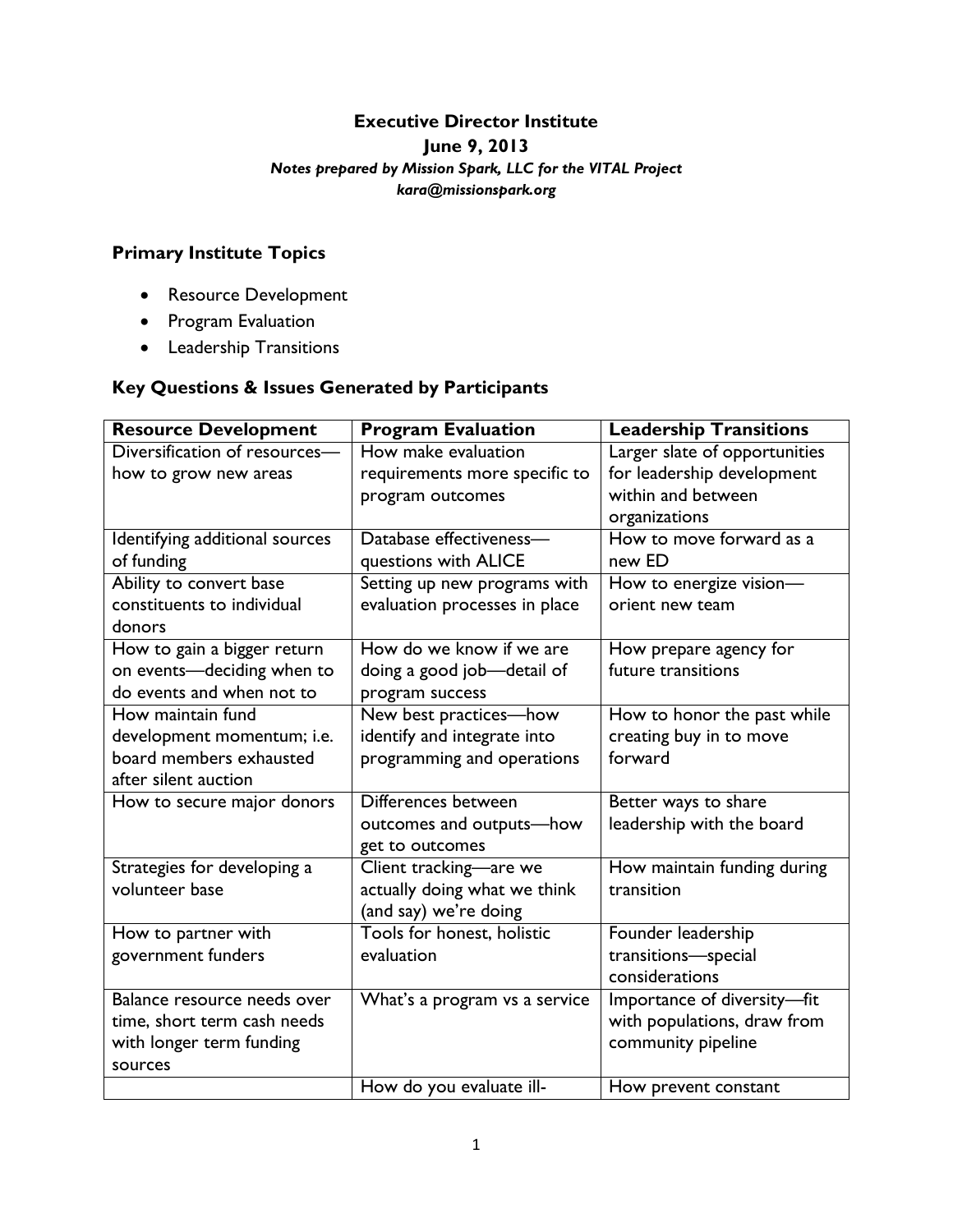| defined services               | transition and turnover       |
|--------------------------------|-------------------------------|
| Measuring outcomes on          | What is the board's role      |
| prevention work                | during transition; how        |
|                                | continue to develop the board |
| When changing programs,        |                               |
| what should evaluation look    |                               |
| like-strategies to get good    |                               |
| data                           |                               |
| Need to redesign old           |                               |
| evaluation tools for greater   |                               |
| effect                         |                               |
| How create evaluation that     |                               |
| meets funder needs while still |                               |
| meeting client/org needs       |                               |

#### **Peer Generated Ideas & Questions by Topic**

#### *Resource Development Ideas for Effectiveness*

- Use main contact list to break donors and potential categories and appropriate messaging
- Inform interested folks about program success and impact through targeted communications
- Achieve cost savings through fundraising software, one recommendation from the group included Salesforce
- Find out who else is doing donor development well that is a like-organization or program
- Look for ways to create buy-in with donors by creating personal experiences like tours, and sharing personal stories
- Make sure you follow up with new contacts by categorizing potential donor status postengagement and follow up with targeted communications
- Have board members write personal notes on fundraising letters to people they know
- Inform donors about your communication tools like your blog or website so they know where to look for updates
- When you're planning events make sure you know what else is happening in the community that may overlap with your date
- Understand how donors' businesses connect to your work and strengthen that connection, possibly through corporate sponsorship or in-kind donation of services
- Go through your entire donor database to screen for how you can expand organizational relationships beyond a single personal contact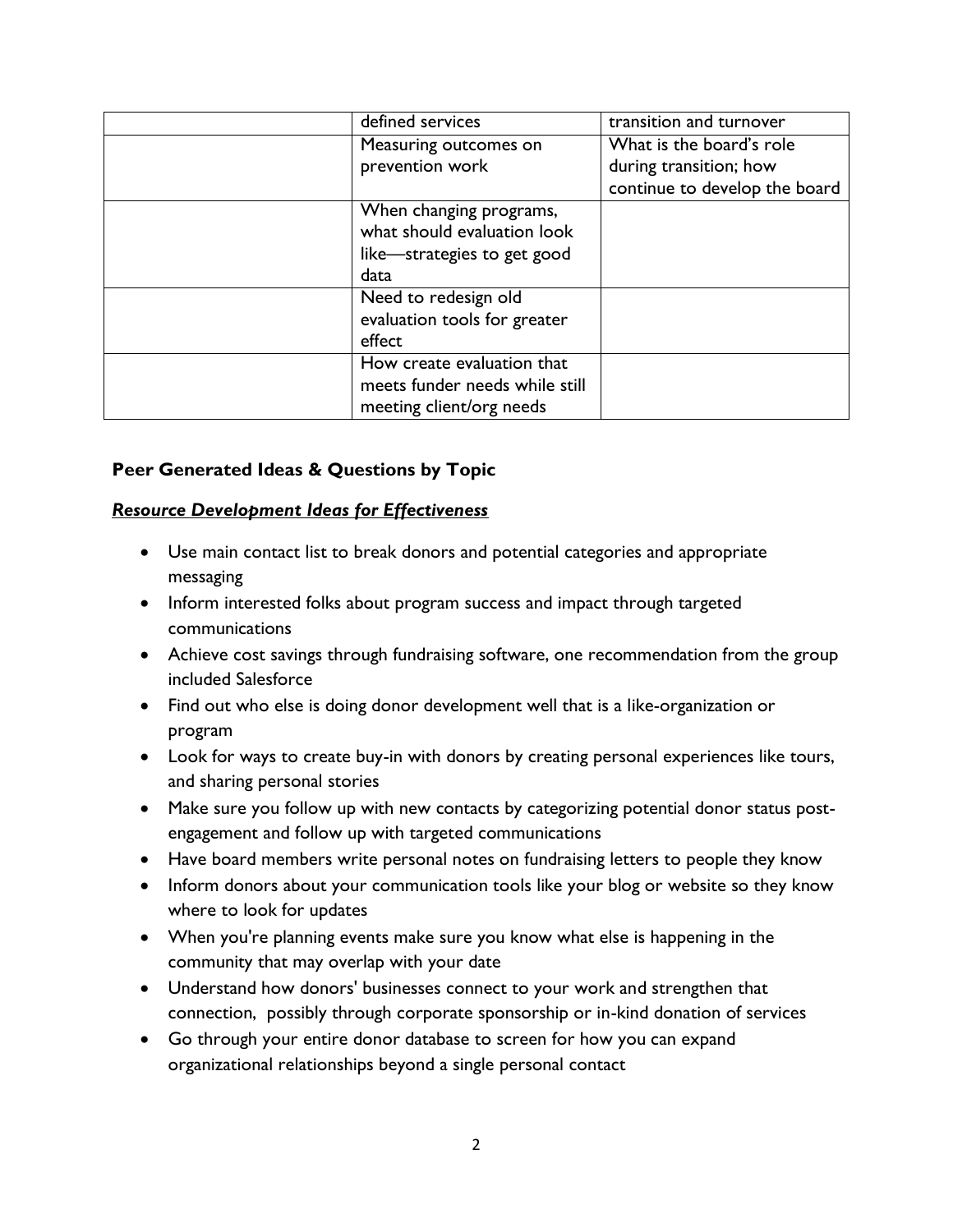- Provide personal follow up to any concerns circulating about your organization or regarding rumors and make sure messaging is consistent; don·t let these things go unchecked
- Make sure you issue timely thank you notes within 24 to 48 hours after donation or event
- When organizing a silent auction make sure you know auction items' values and research what your audience is likely to want -- this will make the auction more effective
- When planning an event: pull in other key players/constituents who can help with the event but who aren't current donors. This helps build your potential pipeline of donors and invested individuals

### *Questions around Resource Development*

- When starting a new program how do you put an appropriate resource development plan in place to sustain that program post-grant funding? How do you make sure you have enough resources to sustain a program over time?
- How do you make time to create a resource development plan? What samples, resources, and templates exist that can make our lives easier?
- How do you transition a donor when their personal contact at your organization leaves?
- When things have been perceived to have gone wrong in the organization before, how do you message to key partners and donor base to address those issues and maintain support?
- How do you determine if an event will be successful in your target marketplace?

## *Program Evaluation Ideas for Effectiveness*

*Ideas for design and delivery program evaluation*

- Gain clarity on messaging, why ask what you're asking? When you achieve clarity and your questions, questions endure over time
- Make sure you leave a place for partner/client feedback and all of your evaluation tools
- Consider using out-of-the-box methods to communicate results like infographics; consider flipcams to tell the story by clients that also address evaluation questions but in their way and using their voice, this can also be material for an annual report
- Consider that clients in crisis don't really have appropriate focus/ capacity to reflect in a survey—assess right time to engage a client in evaluation or track state of client (crisis or not, so data can be compared later)
- Make surveys are inclusive and capture data on who's not able to be reached, this allows you to focus outreach in the future and also lets you put your findings in context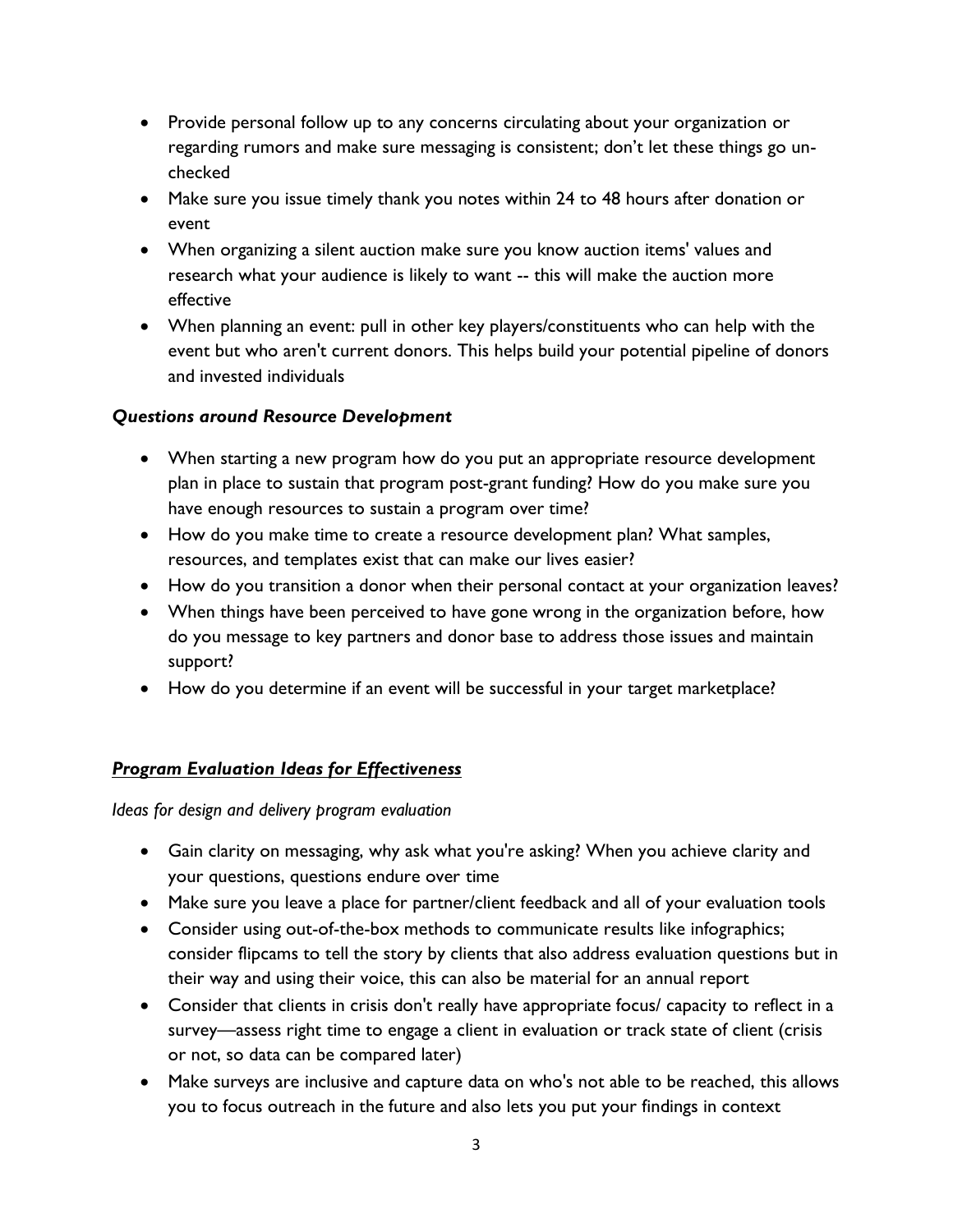- Measuring changes in a client's perspective regarding their awareness of services or improved education as a result of programming is an important outcome you can measure and most directly influence
- Consider searching for money to support program evaluation as this provides org value to improve the information you collect, you may want to build into grant applications or seek specific donor support to help you fund program evaluation
- Take a long-term view program evaluation, you may be able to look at short-term outputs and outcomes today but comparing time will give you the greatest sense of your impact and what changes you can make
- Work with funders to move them in the direction of program-centered program evaluation rather than funder- centered evaluations, or find ways to meet the needs of both programs and funders when collecting information

## *Questions around Program Evaluation*

• How can all questions from different funding sources be combined and streamlined into one survey or tool?

*Ideas*

- o Ask funders if you can combine questions and still get the information they need and meet the requirements:
	- **if yes, combine questions;**
	- **if no, integrate funding data into the existing tool and code accordingly in** database
- How can we get good quality data from clients in crisis? *Ideas*
	- $\circ$  Use a medical pain scale with visual emoticons like the ones used in hospice care or hospital environments to first assess a client·s state of mind before they go engage in the process of answering questions; Collect information over time and compare how clients in crisis response to questions versus how clients not in crisis respond to questions and compare the quality of that information. This may be able to be shared with funders for future evaluation changes.
	- o

## *Leadership Transition Ideas for Effectiveness*

#### *Setting a new ED up for Success*

- Negotiate as an executive director when you are in the hiring process, asking advance for help and support and negotiate that support in advance
- Develop a plan as an executive director and then work to gather feedback and buy-in. from board members; gives a straw man document for you to discuss and review